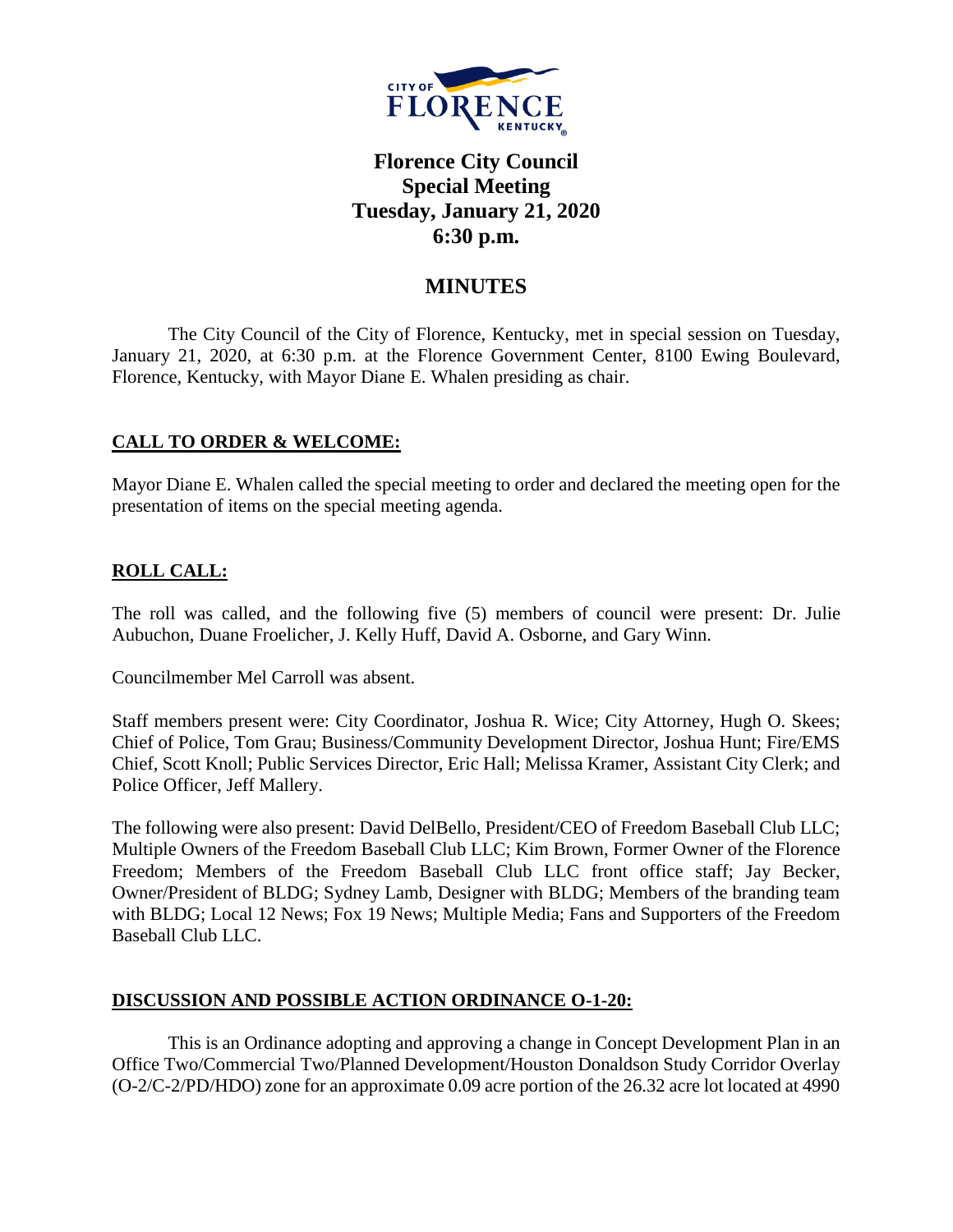Florence City Council (Special Meeting) Minutes: Tuesday, January 21, 2020 Page 2

Houston Road, Florence, Kentucky, to allow an electric vehicle charging station. Councilmember Aubuchon presented the following to City Council for consideration.

The Florence Planning and Zoning Committee met to consider a request by Tesla for a change in the Concept Development Plan for an electric vehicle charging station by Meijer. Currently, there is only one charging station locally in West Chester, Ohio. The other closest charging stations are located in Louisville, Kentucky, and Lexington, Kentucky. A Public Hearing was held. No need for an additional public hearing. The Florence Planning and Zoning Committee is recommending approval of the development plan. Councilmember Winn stated it is Tesla specific but the charging station will be used by other vehicles and possibly up to 1,000-2,000 cars per month.

After discussion, Mayor Whalen called for a motion to approve the first reading of Ordinance O-1-20. Councilmember Winn motioned to approve, with a second from Councilmember Aubuchon. **Council approved by unanimous vote.**

#### **DISCUSSION AND POSSIBLE ACTION MUNICIPAL ORDER MO-3-20:**

A Municipal Order declaring one Form Crown Victoria police vehicle and three Ford Interceptor police vehicles as surplus property, approving their sale, and authorizing the execution of a purchase and sale agreement with respect thereto donating the police vehicles to the Gallatin County Sheriff's Department.

Chief Grau presented the following to City Council for consideration. The cruisers listed for donation are rotated into the fleet and assigned to officers who have a cruiser with high mileage and/or mechanical issues. Those cruisers in turn become the department's new spare cruisers. The previous year spare cruisers are then surplused and either placed in the auction or used by other city departments. This year the command staff from both the Pendleton County and Gallatin County Sheriff's Departments reached out to his department and were in need of cruisers. Chief Grau would like to help out those departments and donate the cruisers to their departments.

Mayor Whalen called for a motion to approve Municipal Order MO-3-20. Councilmember Osborne motioned to approve, with a second from Councilmember Winn. **Council approved by unanimous vote.**

#### **DISCUSSION AND POSSIBLE ACTION MUNICIPAL ORDER MO-4-20:**

A Municipal Order declaring two Ford Interceptor police vehicles as surplus property, approving their sale, and authorizing the execution of a purchase and sale agreement with respect thereto donating the police vehicles to the Pendleton County Sheriff's Department.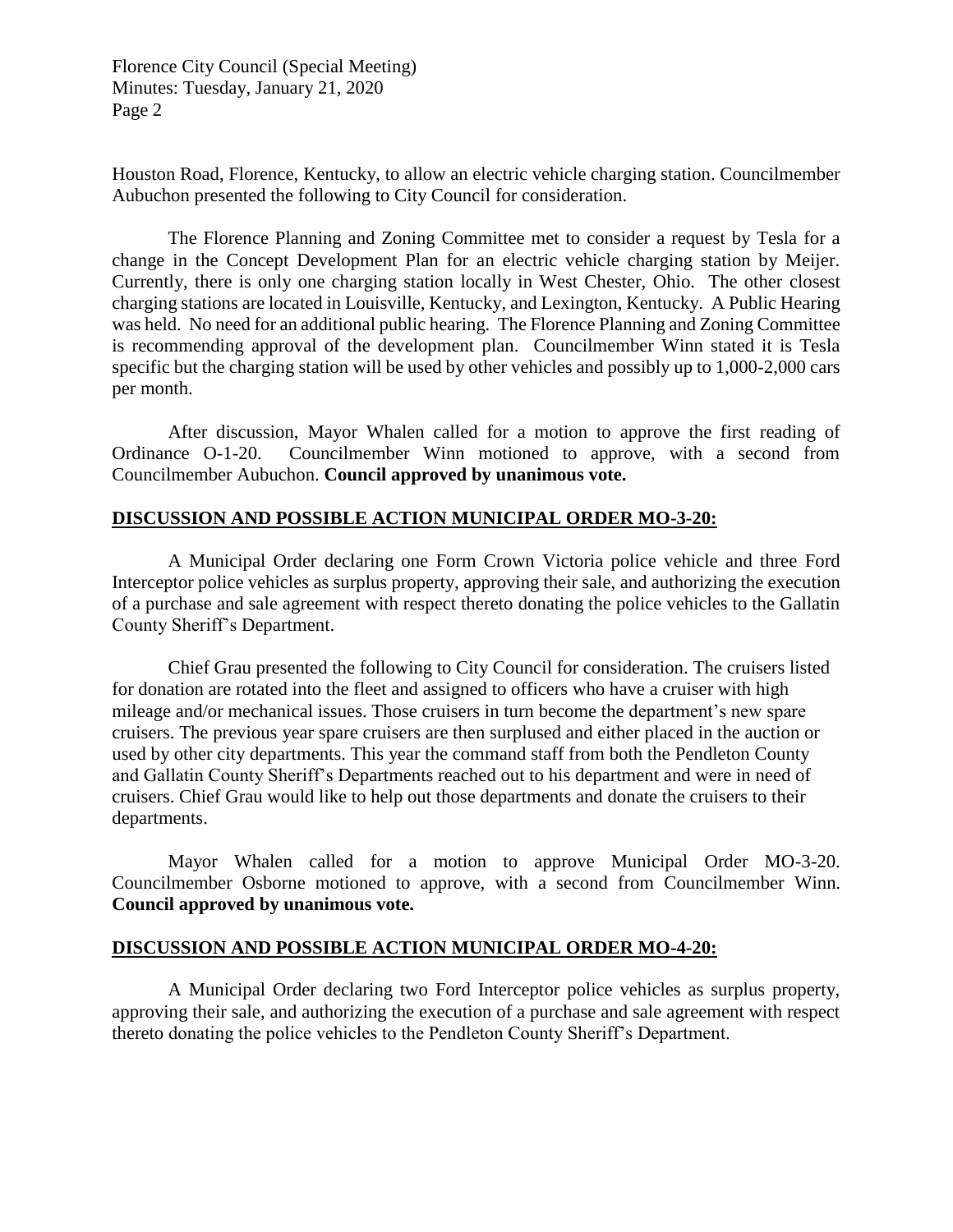Florence City Council (Special Meeting) Minutes: Tuesday, January 21, 2020 Page 3

Mayor Whalen called for a motion to approve Municipal Order MO-4-20. Councilmember Huff motioned to approve, with a second from Councilmember Froelicher. **Council approved by unanimous vote.**

#### **DISCUSSION AND POSSIBLE ACTION:**

Mayor Whalen introduced David DelBello of Freedom Baseball Club, LLC and their request for a team name change and approval by City Council.

David DelBello, President/CEO of Freedom Baseball Club, LLC, and on behalf of his fellow owners, thanked everyone in attendance for their support. Mr. DelBello also thanked his front office staff, the branding team of BLDG, his business partners, and Kim Brown. Mr. DelBello gave special thanks to Ms. Brown for allowing them to buy the team and the support she has given to the new ownership.

Freedom Baseball Club, LLC requested city council's approval of the name of the "Florence Freedom" to be changed to the "Florence Yall's". The current ownership wanted to ensure the team stayed in Florence, Kentucky, and purchased the team in July 2019. The owners believed the team was a community asset especially after the great baseball season the Florence Freedom experienced last year. Mr. DelBello and his partners wanted to grow the team and the business. Since taking ownership, a youth program serving over 600 kids has been implemented with the hope to grow the youth by 50% this coming year. They also saw opportunities within the ballpark and the team to expand events. Upgrades are needed internally and intend on investing in their people and serving customers. The attendance has been level for the past five years and they wanted to spark interest and revitalize the team. After completing internal market research, they found minor league teams have rebranded their team by changing the name. The ownership felt the name change would allow the team to create a new image with excitement and buzz.

Therefore, Freedom Baseball Club, LLC devised a blind team naming contest and received submissions of 2200 names. 40% of the people referenced the Y'all. During that time, BLDG, their branding partners, aided the process of the name search. The top five names were then sent out and voted on. Almost 70% of the votes were for the "Y'alls". The fans chose their team name and with the aid of BLDG, the colors will be Northern Kentucky baby blue, red, and white.

Mr. DelBello introduced Jay Becker, President and Owner of BLDG. Mr. Becker thanked his staff including Ms. Sydney Lamb, one of the primary designers of the brand who is from Florence. BLDG wanted to tell a story about Northern Kentucky and Y'all is cultural to the south. Mr. Becker presented a slide presentation of the inspiration which helped brand the team name and colors.

After discussion, Mayor Whalen called for a motion to approve the Freedom Baseball Club LLC's request for a team name change from the Florence Freedom to the Florence Yalls. Councilmember Winn motioned to approve, with a second from Councilmember Aubuchon. **Council approved by unanimous vote.**